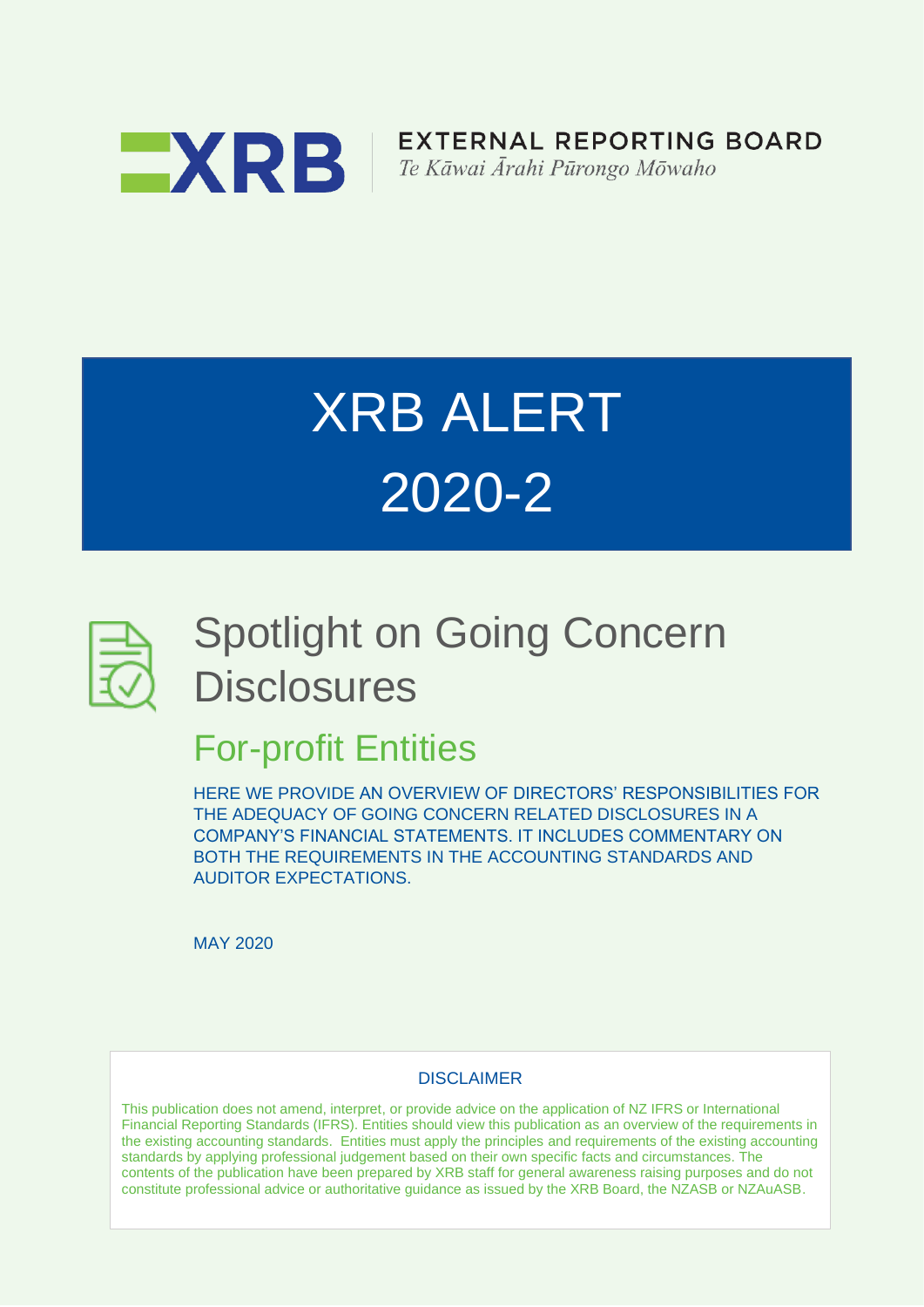#### **INTRODUCTION**

Many companies<sup>1</sup> are currently facing unprecedented business disruption and uncertainty resulting from the impact of COVID-19 (coronavirus). The need for clear, concise, and effective communication of financial information is critical to maintain trust and confidence in company financial statements which are relied upon by investors, lenders, creditors, and other stakeholders.

#### OVERARCHING DIRECTOR RESPONSIBILITIES

Directors<sup>2</sup> are responsible for ensuring the financial statements relied upon by external users, fairly present the financial position, financial performance, and cash flows of the reporting entity. Fair presentation will require consideration of the impact of the coronavirus on all elements of the financial statements. Consideration should also be given to other information included in an entity's annual report to ensure a consistent understanding of the impact of the coronavirus is provided.

#### GOING CONCERN DISCLOSURES

The significant economic impacts of the coronavirus make it important for directors to give increased attention to assessing the company's ability to continue as a going concern, whether it is appropriate for the company's financial statements to be prepared using the going concern assumption and the adequacy of the related financial statement disclosures.

In the current environment, such going concern related disclosures will be:

- more prevalent many companies are facing significant uncertainty about their ability to continue as a going concern, with the extent of that uncertainty varying across industry sectors and from company to company; and
- a key area of interest to investors, auditors and regulators investors are looking for transparent and meaningful information to help them assess the company's financial position and its future prospects, including its ability to continue as a going concern, which also means that auditors and regulators will be closely examining such disclosures.

Going concern uncertainty is a reality for many companies; good disclosure is an opportunity to communicate that reality in a clear and transparent way.

- Reference to 'companies' in this document can be read as references to any entity that prepares financial statements in accordance with Tier 1 or Tier 2 For-profit Accounting Requirements as issued by XRB.
- <sup>2</sup> Reference to 'directors' in this document should be read as including other terms used to identify those parties charged with governance of for-profit entities.
- <sup>3</sup> Reference to 'requirements' in this document includes applicable accounting standards and guidance in Agenda Decisions issued by the IFRS Interpretation Committee.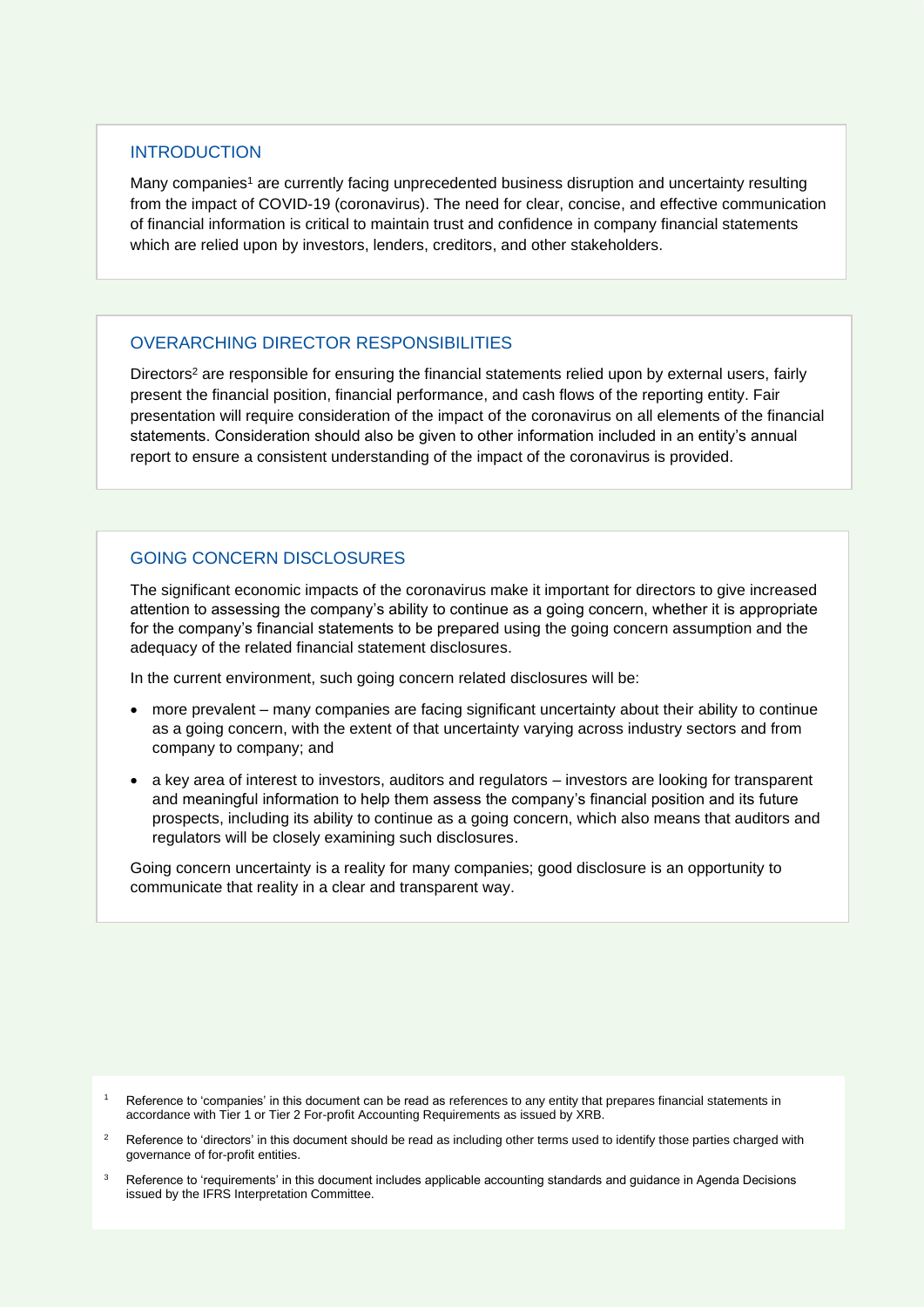#### WHAT ARE THE DIRECTORS' RESPONSIBILITIES FOR GOING CONCERN DISCLOSURES?

The directors are ultimately responsible for determining whether it is appropriate for the company's financial statements to be prepared using the going concern assumption and for providing going concern related disclosures.

#### WHEN IS A COMPANY A GOING CONCERN FOR FINANCIAL REPORTING PURPOSES?

The going concern assumption is a fundamental principle that underlies the preparation of financial statements. Accounting standards require the company to assess its ability to continue as a going concern when preparing its financial statements at each reporting date (interim or year-end), up until the date when those financial statements are authorised for issue.

Financial statements must be prepared on a going concern basis unless the company either intends to liquidate or to cease trading or has no realistic alternative but to do so.

For some companies, the impact of the coronavirus may leave them with no realistic alternative but to liquidate or cease trading. Others may need to scale back operations or, seek additional finance. Some may not be significantly affected.

The assessment of whether the going concern assumption is appropriate requires consideration of both the director's intention and ability to continue operating the company as a going concern, taking into account all avaliable information for at least, but not limited to, the next 12 months from the end of the reporting period. This assessment may require consideration of a wide range of factors, such as current and expected future profitability, debt repayment schedules and the availability of additional funding.

Given the rapidly evolving nature and effects of the coronavirus pandemic, the going concern assessment will need to be updated regularly to reflect the latest information available when the financial statements are authorised for issue.

#### WHAT DISCLOSURES ARE REQUIRED IN THE FINANCIAL STATEMENTS CONCERNING GOING CONCERN?

The nature and extent of going concern related disclosures will depend on each company's facts and circumstances. However, in general, it is expected that the going concern assessment will result in one of four possible outcomes. As outlined in Diagram 1 below each of these outcomes results in different disclosure requirement considerations.

#### **Diagram 1: Overview of going concern related disclosures**



The disclosure considerations for each of these four going concern assessment outcomes are discussed further below.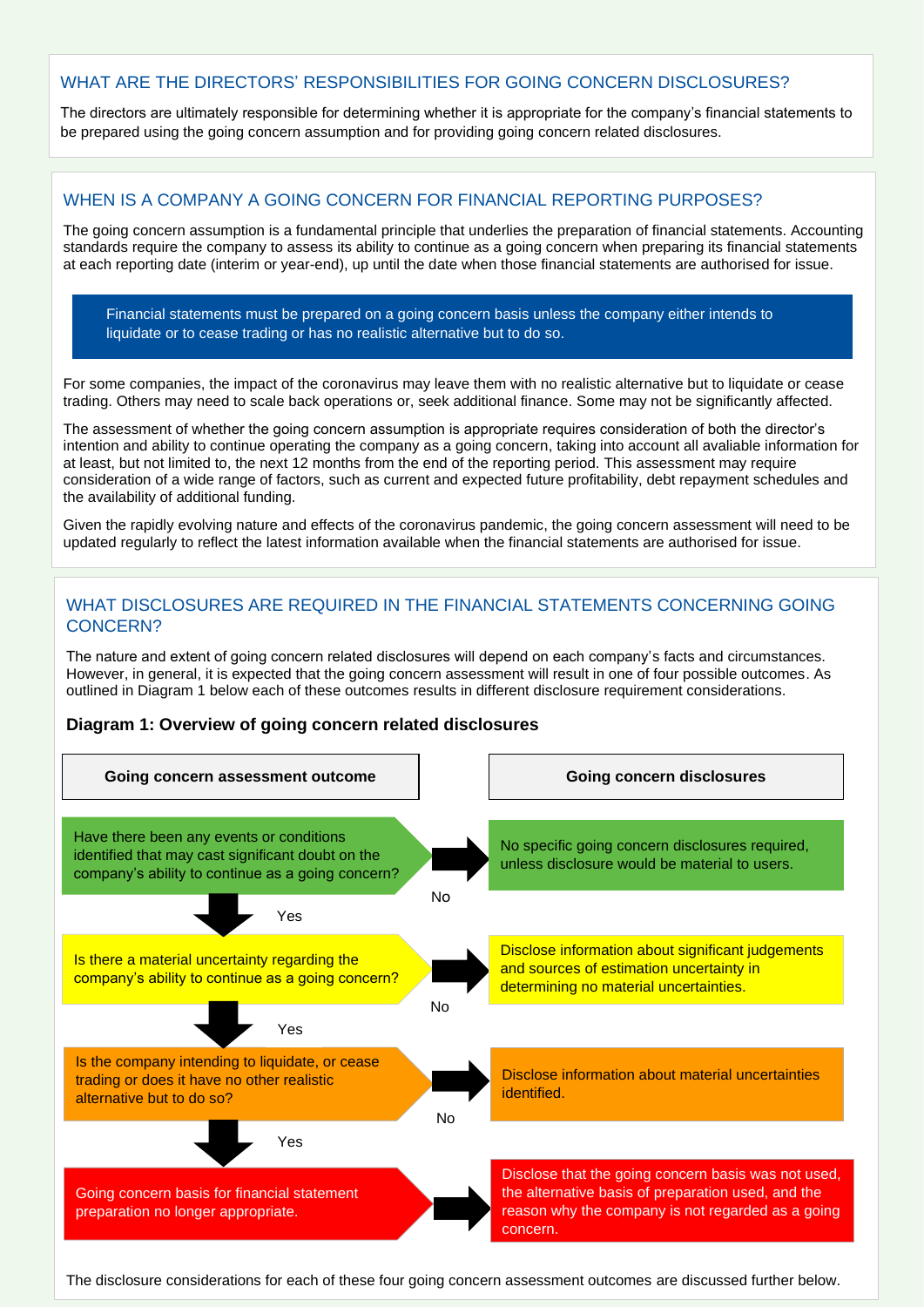No events or conditions identified that may cast significant doubt on the company's ability to continue as a going concern.

| Disclosures required by<br>accounting standards                                                                                                                                                                                                                         | Other disclosure considerations *                                                                                                                                                                                                  | Auditor's responsibility over adequacy of<br>disclosures                                                                                                                                                                                                                               |
|-------------------------------------------------------------------------------------------------------------------------------------------------------------------------------------------------------------------------------------------------------------------------|------------------------------------------------------------------------------------------------------------------------------------------------------------------------------------------------------------------------------------|----------------------------------------------------------------------------------------------------------------------------------------------------------------------------------------------------------------------------------------------------------------------------------------|
| No specific disclosures on a<br>company's going concern<br>assessment are required.<br>General requirement to<br>consider whether the<br>coronavirus has had a<br>material impact on the<br>company's financial position<br>or performance that should<br>be disclosed. | Management's judgements applied in<br>concluding that the coronavirus did<br>not result in events or conditions<br>being identified that may cast<br>significant doubt on the company's<br>ability to continue as a going concern. | Evaluate the director's going<br>$\bullet$<br>assessment and the adequacy of<br>relevant disclosures.<br>If the auditor does not agree with the<br>company's going concern assessment<br>or does not consider the disclosures<br>are adequate, consider impact on<br>auditor's report. |

Events or conditions have been identified that may cast significant doubt on the company's ability to continue as a going concern, but no material uncertainties.

| Disclosures required by<br>accounting standards                                                                                                                                                                                                            | Other disclosure considerations *                                                                                                                                                                                                                                                                                                                                                                                                                                 | Auditor's responsibility over adequacy of<br>disclosures                                                                                                                                                                                                                                                                                                                                                                                                                                                                                                                                                    |
|------------------------------------------------------------------------------------------------------------------------------------------------------------------------------------------------------------------------------------------------------------|-------------------------------------------------------------------------------------------------------------------------------------------------------------------------------------------------------------------------------------------------------------------------------------------------------------------------------------------------------------------------------------------------------------------------------------------------------------------|-------------------------------------------------------------------------------------------------------------------------------------------------------------------------------------------------------------------------------------------------------------------------------------------------------------------------------------------------------------------------------------------------------------------------------------------------------------------------------------------------------------------------------------------------------------------------------------------------------------|
| Disclose significant judgements<br>made in reaching the conclusion<br>that there are no material<br>uncertainties related to events or<br>conditions that may significantly<br>cast doubt upon the company's<br>ability to continue as a going<br>concern. | Information about the nature of the<br>$\bullet$<br>events or conditions identified that<br>may cast significant doubt on the<br>company's ability to continue as a<br>going concern $-$ e.g. expected<br>drop in future revenue.<br>Management's assumptions and<br>$\bullet$<br>judgements made as to the nature<br>of any mitigating factors and why<br>they lead to no material<br>uncertainties $-$ e.g. ongoing<br>access to central government<br>support. | Obtain sufficient audit evidence to<br>$\bullet$<br>conclude whether or not a material<br>uncertainty exists in relation to the<br>company's going concern assessment,<br>including consideration of mitigating<br>factors.<br>Evaluate the adequacy of disclosures<br>$\bullet$<br>about the events or conditions that may<br>cast significant doubt on the company's<br>ability to continue as a going concern.<br>If the auditor does not agree with the<br>$\bullet$<br>company's going concern assessment<br>or does not consider disclosures are<br>adequate, consider impact on auditor's<br>report. |

When the directors have applied significant judgement in reaching the decision that the company is a going concern, the auditor is required to consider whether the financial statements provide adequate disclosures about how these decisions were reached. These situations are described by auditors as the "close-call situations"—when no material uncertainties are identified in relation to the going concern assessment, but events or conditions are identified that may cast significant doubt on the company's ability to continue operating as a going concern.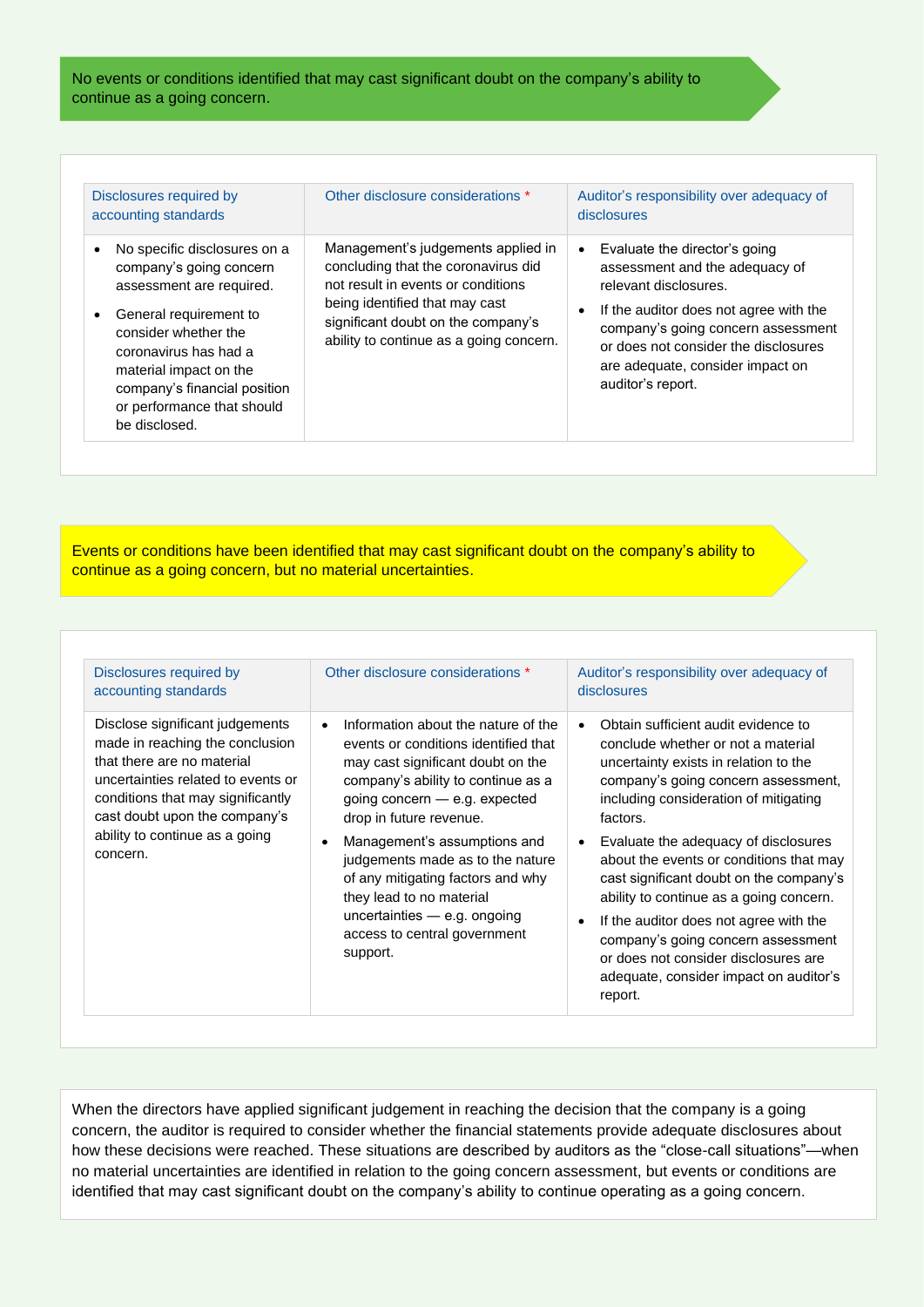Material uncertainties identified in relation to events or conditions that may cast significant doubt upon the company's ability to continue as a going concern

| Other disclosure considerations *<br>Disclosures required by<br>accounting standards                                                                                                                                                                                                                                                                                                                                                                                                                                                         | Auditors responsibility over adequacy of<br>disclosures                                                                                                                                                                                                                                                                                                                                                                                                                                                  |
|----------------------------------------------------------------------------------------------------------------------------------------------------------------------------------------------------------------------------------------------------------------------------------------------------------------------------------------------------------------------------------------------------------------------------------------------------------------------------------------------------------------------------------------------|----------------------------------------------------------------------------------------------------------------------------------------------------------------------------------------------------------------------------------------------------------------------------------------------------------------------------------------------------------------------------------------------------------------------------------------------------------------------------------------------------------|
| When the directors are aware, in<br>The potential impact of material<br>$\bullet$<br>making the going concern<br>uncertainties identified.<br>assessment, of material<br>Significant judgements considered<br>$\bullet$<br>uncertainties related to events or<br>by the directors as part of the<br>conditions that cast significant<br>assessment of the company's<br>doubt on the company's ability to<br>ability to continue as a going<br>continue as a going concern, the<br>concern.<br>company shall disclose those<br>uncertainties. | When material uncertainties are identified,<br>the auditor is required to evaluate the<br>adequacy of disclosures about:<br>that there is a material uncertainty;<br>(a)<br>the events or conditions that give rise<br>(b)<br>to the material uncertainties;<br>management's plans to mitigate the<br>(C)<br>effect of material uncertainties<br>identified; and<br>that the company may be unable to<br>(d)<br>realise its assets and discharge its<br>liabilities in the normal course of<br>business. |

Given the current impact of the coronavirus and how rapidly the consequences of, and responses to, the pandemic are developing, it is likely that many entities will need to disclose the existence of material uncertainties in relation to a company's ability to continue as a going concern.

The accounting standards do not define 'material<sup>4</sup> uncertainty', because it depends on the company's individual facts and circumstances. Instead, judgement is required to determine whether the extent of uncertainties about the company's ability to continue as a going concern are material. For example, there may be a material uncertainty about the company's ability to deliver its strategies and successfully implement its plans to address the events or conditions that lead to the uncertainty.

When assessing whether material uncertainties exist, directors should consider both the potential impact of the uncertainty and the likely success of management's plans to mitigate the impact of this uncertainty.

<sup>4</sup> Accounting standards contain guidance on the meaning of the term 'material' for financial reporting purposes. IFRS Practice Statement 2 *Making Materiality Judgements* provides guidance for companies on how to make materiality judgements when preparing financial statements in accordance with IFRS Standards.